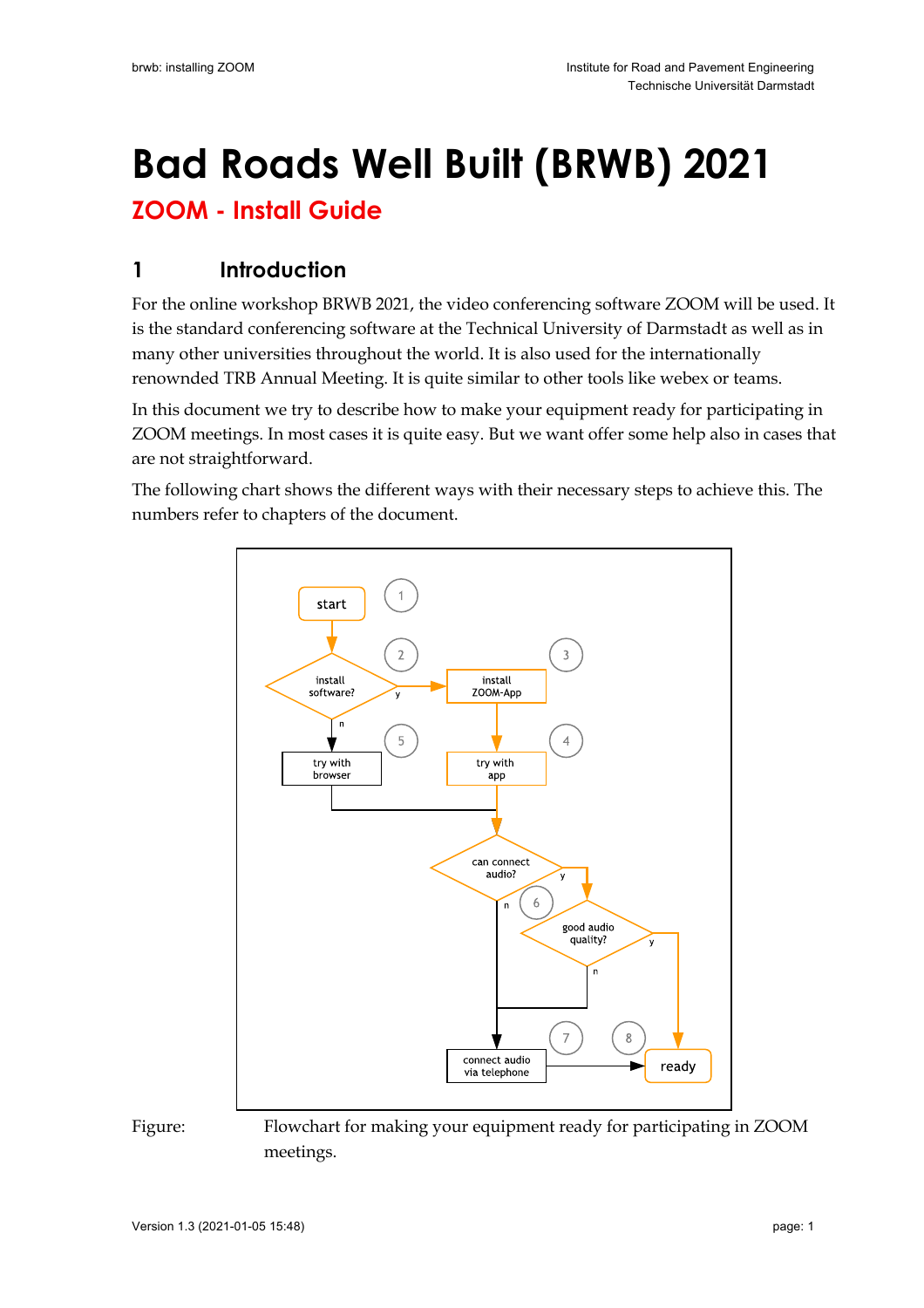## **2 Are you able and willing to install a ZOOM App?**

You will have the best user experience when using ZOOM with a specific application (ZOOM client). Such applications are available for many common operating systems: Windows, MacOS, Linux, Android, iOS/iPadOS.

If you can't or won't install specific software, ZOOM can be accessed via web-browser. For both options find more detailed instructions below.

The specific applications offer a wider range of functions and are more effective in the use of the computer resources. Unfortunately they require some sort of installation (with administrator privileges).

If you are able and willing to install an application, please proceed with chapter 3, if not, please proceed with chapter 5.

## **3 Installation and Usage of ZOOM Client App (Recommended)**

For the mobile versions visit the appropriate app-store (Google Play or Apple AppStore). For the desktop versions visit https://zoom.us/download.

During the installation process you may be asked to enter an administrator password and/or whether you will allow access to the speakers, microphone or camera (for participating in discussions you should).

## **4 Try with App**

To ensure that the installation was successful, a test meeting can be joined at https://zoom.us/test.

This link will open a webpage with some options and probably a dialog box asking for permission to open the app. To use the installed app, accept to open it or – if you are not prompted for – select the most prominent button "Launch Meeting". After some seconds you should be connected to the test meeting.

During the process you may be asked whether you will allow access to the speakers, microphone or camera (for participating in discussions you should try).

Continue with chapter 6.

#### **5 Participation with Web Browser**

If you can't or won't install a ZOOM client app, it is also possible to join meetings with an ordinary web browser. With most browsers you should be able to follow the presentations. Some of the browsers will be able to connect to audio also, with other you will need a separate telephone connection for audio.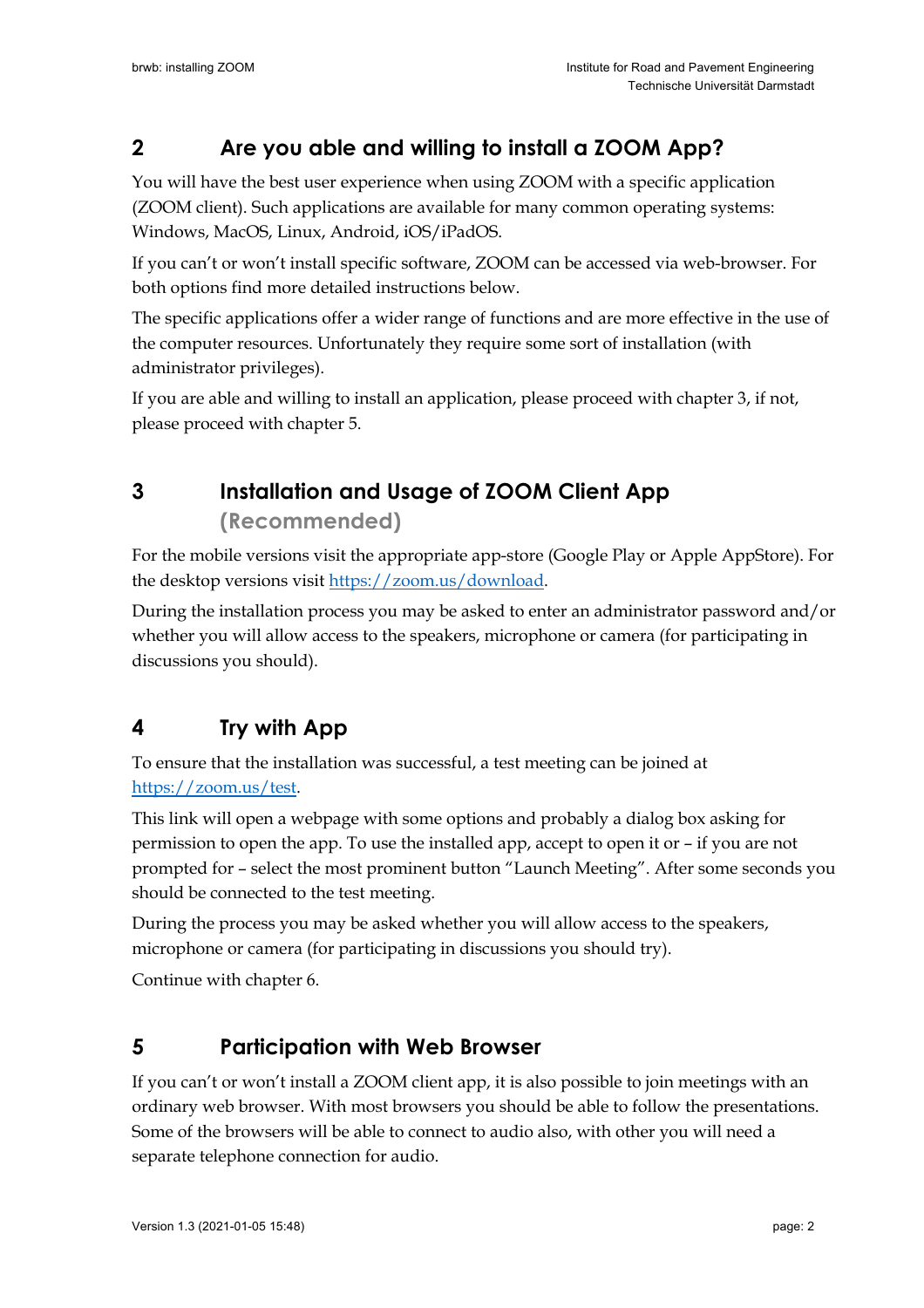Computer audio connection should be possible with:

- Google Chrome
- Firefox (newer versions)
- Chromium Edge (newer version of Edge under Windows 10)

You may test your options by joining a test meeting at https://zoom.us/test. This link will open a webpage with some options and probably a dialog box asking for permission to open the app. As you don't want to use the app, deny that permission. On the opened webpage you'll find some options: Ignore the most prominent button "Launch Meeting" (as this button would proceed to open the app). Try to find the link "Join from Your Browser" (normally it's written in small letters on the lower part of the website) and follow it.

A Conference window will appear, probably with a popup asking for connecting audio.

- If your browser supports audio connection, try it. You may be asked whether you will allow access to the speakers, microphone or camera (for participating in discussions you should try). Proceed with chapter 6.
- If your browser doesn't support audio, select the tab "telephone call" and note the information you need to connect via telephone (esp. telephone numbers for your country and the participants ID; meeting ID and passcode should be the same as on your invitation). Close the popup. Proceed with chapter 7.

#### **6 Test your audio**

The best way to connect audio is via app or via browser. If this is not possible or has a disappointing quality, it is possible to connect audio via telephone.

There are many ways to arrive at this part of the text. Therefore first of all, we must ensure, that your audio is not connected at the moment. For this reason please look at the following picture.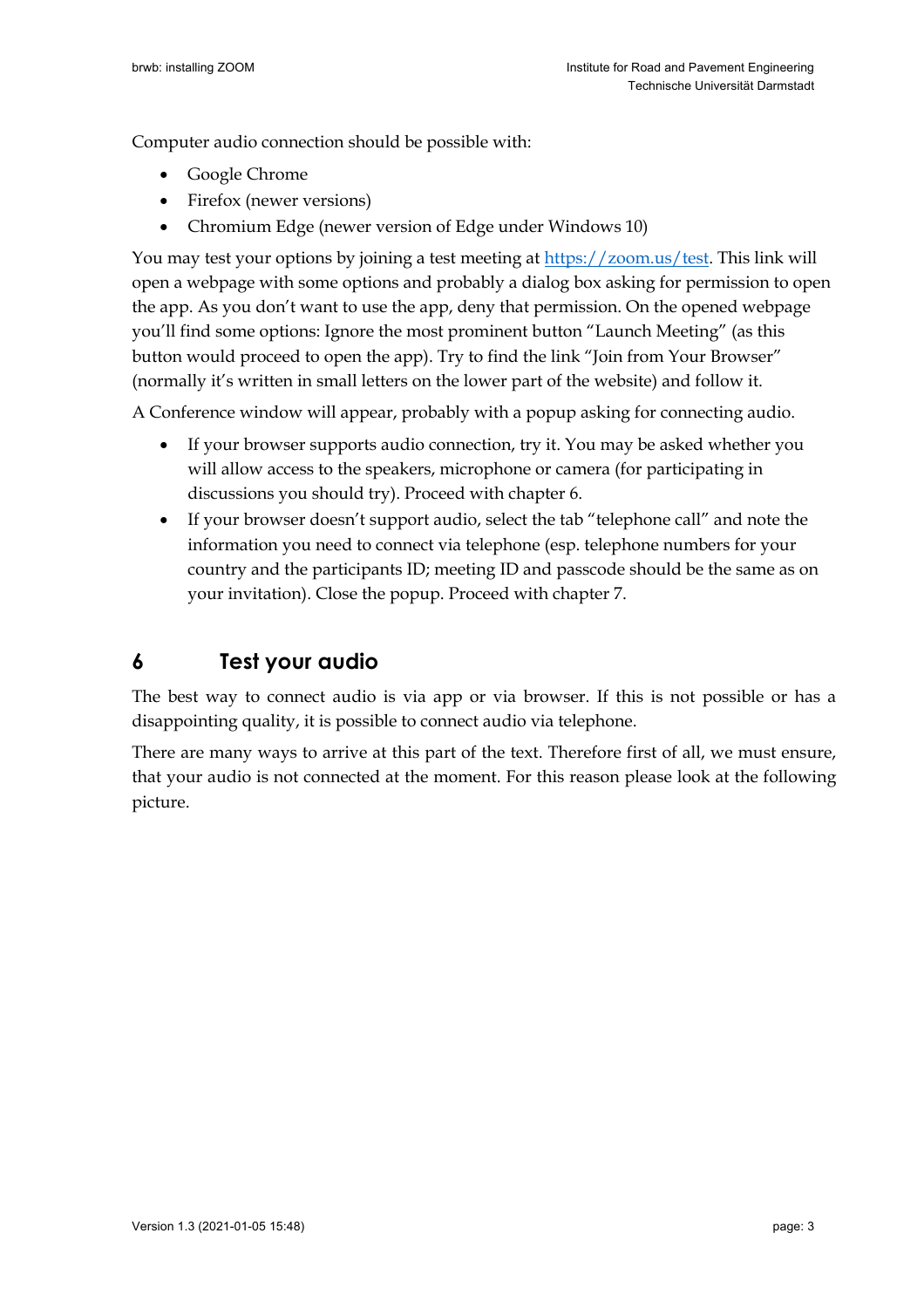

Figure: Example for a ZOOM-Window

It shows a typical ZOOM Window (app or browser). Most of the control elements of ZOOM are found at the lower edge of the window (perhaps visible only after mouse movement in that area). The button on the lower left is the audio button. Its label changes, depending whether you are connected or not, whether your mic is muted or not etc. In some configurations, on the right side of the botton a caret " $\wedge$ " is visible, the symbol for the audio menu.

- If the audio button doesn't show a headset with a green arrow upwards and a label "connect audio" (or similar), you are probably already connected. You may choose "test audio" from the audio menu (the caret "^" right of the audio button).
	- o If you succeeded, proceed with chapter 8
- If the audio button shows a headset with a green arrow upwards and a label "connect audio" (or similar), then push that button (with the mouse). You should get a popup with to tabs: "telephone connection" and "computer audio".
	- o If possible, choose "computer audio": Perhaps you'll be asked, whether you will allow access to the speakers, microphone or camera (for participating in discussions you should try). If that works, you may choose "test audio" from the audio menu (the caret " $\wedge$ " right of the audio button).
	- o If you succeeded, proceed with chapter 8
- If you are still reading this chapter, you may have problems with computer audio (no connection possible or bad quality)
- If the audio button doesn't show a headset with a green arrow upwards and a label "connect audio" (or similar), try to disconnect by choosing "leaving computer audio" from the audio menu (the caret "^" right of the audio button).